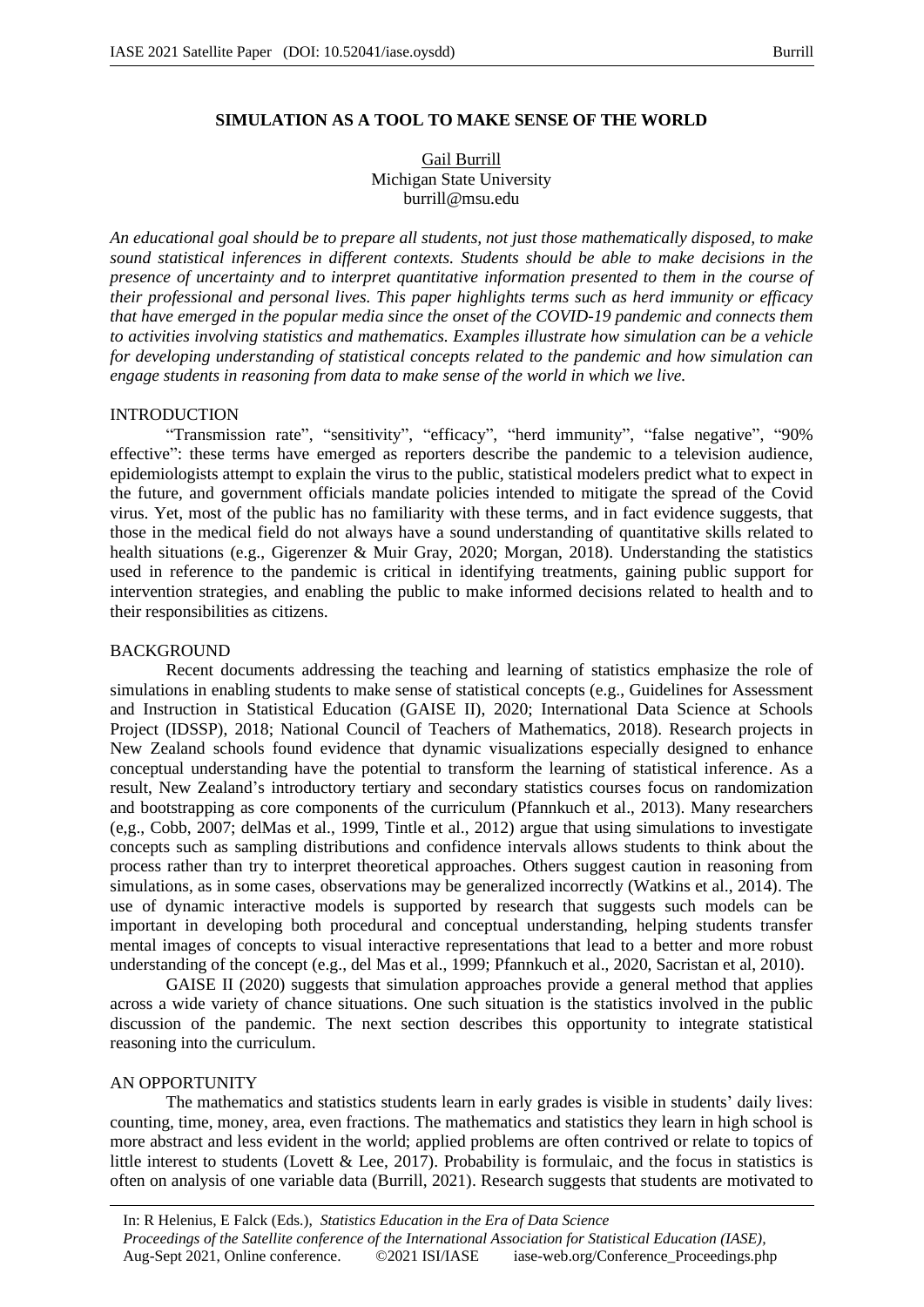learn and learn more when they use real data from real contexts (Neumann et al., 2013), investigate and make sense of the world in which they live, and are engaged in something they see as useful and worthwhile (Horn, 2017; Wigfield & Eccles, 2007).

The public has been inundated with information contrasting diagnostic tests to detect COVID-19 with antibody tests to determine if someone has had COVID-19; debating which vaccine to use based on its efficacy; interpreting prediction intervals in modeling the future spread of the disease. These instances provide the education community with an opportunity to make mathematics and statistics relevant for students by investigating how such tests and vaccines work. The mathematics is not complicated: 20% of the population has contacted a disease and the screening test is 80% effective, thus out of 500 people, (0.2)(0.8)(500) or 80 people have had the disease. However, mathematical procedures obscure the presence of variability and uncertainty and suggest conclusions that seem to have one correct answer. Reporting variability is sometimes part of the discussion about the prevalence of a disease or the effectiveness of a vaccine (Tenforde et al., 2021) but not always, which leads people to question the results when one study reports 75% effectiveness and another 70%. Simulations can provide a foundation for thinking about this "noise" or variability.

The activities described below are designed to make the mathematics and statistics related to screening tests and herd immunity visible and accessible for students, using simulation to do so.

# DESIGN

The activities are based on the theoretical perspective that realistic situations have a prominent role in the learning process, providing sources for initiating the development of mathematical concepts, tools, and procedures (Freudenthal,1968). Each activity was designed using five principles:

• Informal before formal

This principle is based on the philosophy that developing understanding from contextual problems can lead to informal solution strategies (Van den Heuvel-Panhuizen & Drijvers, 2020). In this approach, understanding is developed through experiences that elicit students' thinking, which is shaped by subsequent experiences to more conventional conceptual understandings in a process of progressive formalization (e.g., Gravemeijer, 2004). At this stage, students consider questions of interest: What do you know about…, read about, wonder about? They engage in a hands-on physical simulation of the situation to ground their thinking and only consider the formal mathematics at the end of the investigation.

• Delayed definitions

The second principle follows from the first where definitions and abstractions are developed through real contexts rather than pronounced, and students use relevant and useful language rather than formal terms (Rumsey, 2002). This principle is supported by research indicating curriculum materials using a delivery approach where activities are designed to be presented and learned in a logical, efficient way do not support problem solving, reasoning and communication (Choppin et al., 2020).

Scaffolded steps to automaticity

This principle builds on Freudenthal's perspective (1971) that activity on one level is subjected to analysis on the next. This might be connected to the development of concept images, the total cognitive structure that is associated with a concept including all the mental pictures and associated properties and processes (Tall & Vinner, 1981). As students engage in new experiences related to the concept, a student's concept image changes and evolves. In this instance, the original physical model for a simulation can be gradually associated with more abstract representations. Students move from hands on simulation replicating the physical simulation to the use of technology to automate collection of data to a programed app that allows them to play with assumptions and parameters. If the connections are not clear, students will struggle when they are asked to use and interpret a computer simulation, which may become a black box.

• Reasoning from sampling distributions

Because students often struggle with the concept of distribution (Chance, et al., 2004; Wild, 2006), it is important to clearly specify the initial population, make visible the samples from that population and illustrate how repeating the simulation process leads to the distribution of a sample statistic (aka, the Simulation Process Model, Lane-Getaz, 2006). With technology, learners can repeat the sampling process many times and compare the variability both within and among samples (Chance et al., 2004;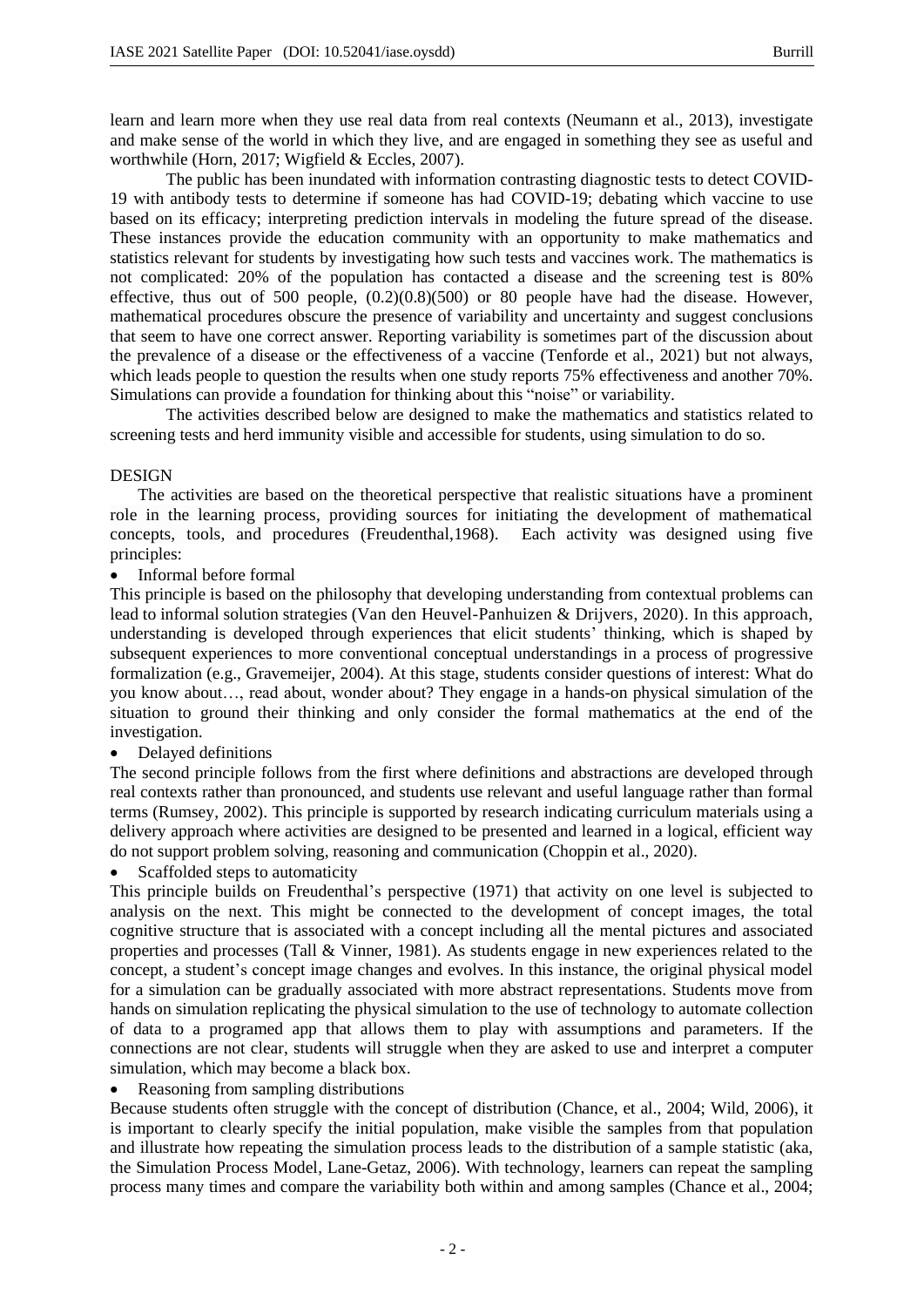Saldanha & Thompson, 2002). The collection of sample statistics from the simulation process can be used to create a sampling distribution of a statistic that can be analyzed using summary measures.

• Communicating and connecting

Summarizing, communicating and applying the results can help assess student understanding. Follow up activities connect the investigation to related aspects reported in the media such as positive/negative predictive values or to the mathematics involved such as an analysis of functions or the theoretical Susceptible, Infected, Recovered (SIR) model.

The following section describes two simulation-based activities related to screening test efficacy and herd immunity. The discussion of the first activity illustrates the alignment of the activity with the principles; the second is summarized briefly due to page constraints.

# ACTIVITIES

# *Exploring Medical Test Results* (2020)

"If I test positive, what is the probability I actually have the disease?" Initial discussion engages students in thinking about the information they would need to answer the question (Lane  $\&$ Peres, 2006). Responses typically relate to the reliability of the test (the accuracy of the test or overall proportion of correct results), but a second factor, the prevalence of the disease, is also necessary to understand the effectiveness of a test. The activity is based on a typical flu season in the US where, depending on age and location, the prevalence rate in the winter is 20%; that is 20% of the population is likely to have the flu (Smith, 2018). Different vaccines have different accuracy rates. To begin, suppose a typical flu vaccine is 75% accurate.

- Informal before formal: Students first "act out" the situation using cards, for example the Ace, Jack, Queen, King and 10 for each of four suits in a typical card deck. An Ace represents having the flu (1 out of 5 or 20%) and a Spade represents an inaccurate test; a heart, diamond or club represent an accurate test. Students shuffle the 20 cards, draw one, and record the observation as flu-correct or incorrect test result and no flu-correct or incorrect test result. Combining class results gives a simulated set of outcomes students can use to estimate the answer to the question.
- Scaffolded steps to automaticity. Using technology to simulate the situation allows students to use larger samples with more repetitions. The first stage is to simulate the number of people with the flu in a sample of say 500 people, given that 20% of the population typically has the flu. Drawing with replacement from a jar with one blue marble and four red marbles, 20% blue (Figure 1), gave 112 out of 500 people with the flu (Figure 2). The second stage is to simulate the 75% accuracy of the test for these 112 people. One set of 112 draws with replacement from a jar with three blue marbles and one red marbles, 75% blue, gave 90/112 or about 80% with accurate tests (Figure 3), represented in the second column in Table 1. The two stages are repeated for the 388 people without the flu, producing the results in the third column in Table 1. The values in the table can be used to find the false positive rate (the probability someone tests positive but does not have the flu) and false negative rate (the probability someone tests negative but has the flu). Students should consider which of the two is least desirable in this context. Information in the table can also be used to find the conditional probability to answer the original question: given that someone tested positive, what is the probability they actually have the flu  $(90/103 \sim 0.47)$  as well as given that someone tested negative, what is the probability they do not have the flu (285/307  $\sim$  0.93).







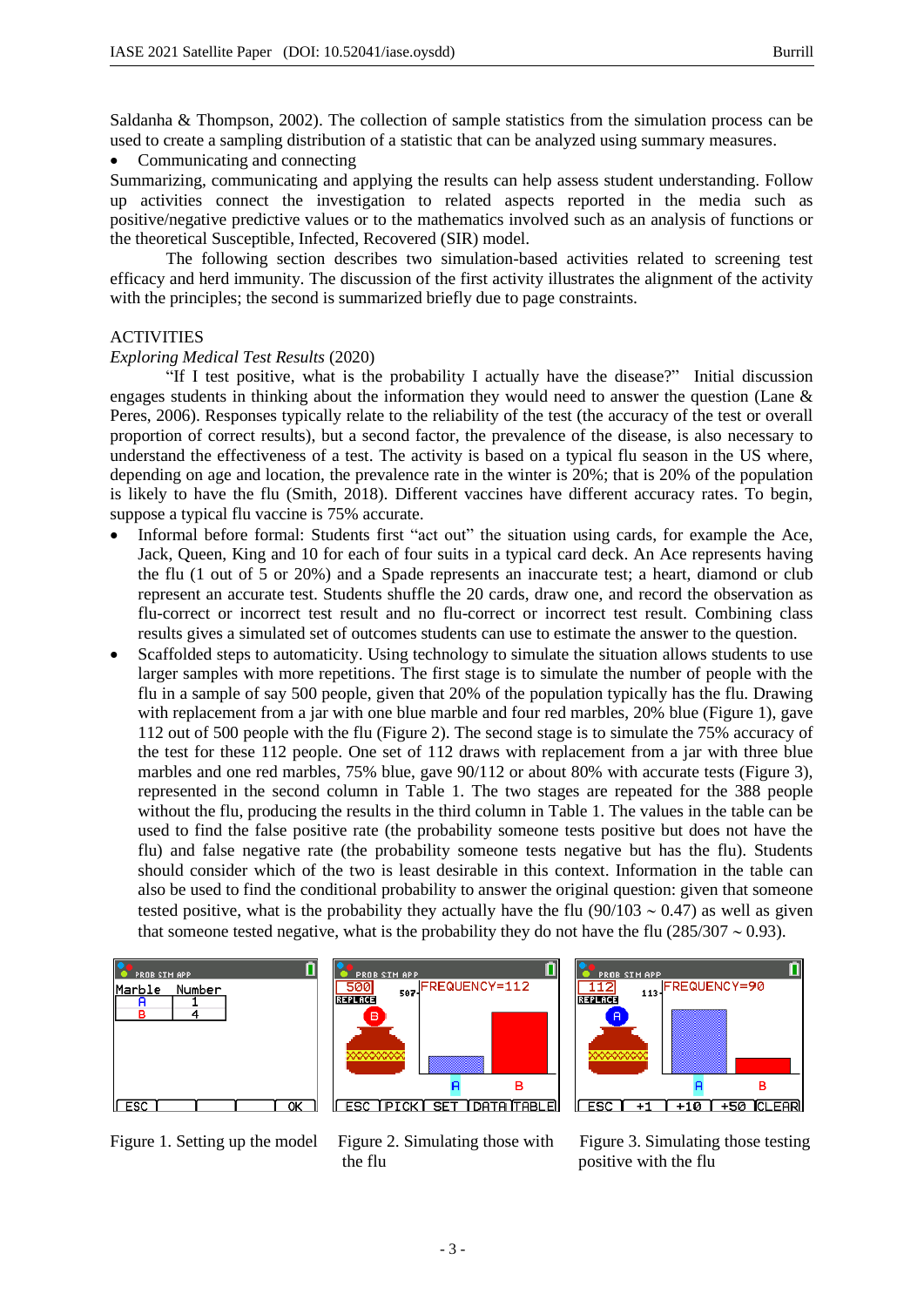|               | Flu- infected | Not flu-infected | Total |
|---------------|---------------|------------------|-------|
| Test positive | 90            | 103              | 193   |
| Test negative |               | 285              | 307   |
| Total         | 117           | 388              | 500   |

- Table 1. Simulated screening test results
- Reasoning from sampling distributions: Combining class results produces a sampling distribution that can be analyzed to get a sense of likely answers to the original question (Figure 4). Using a simulation program that accompanies the activity, Test Simulation, students can investigate the impact of sample size (Figures 5  $\&$  6). Changing variables (prevalence, accuracy, probabilities of true negative/positive results), allows students to explore screening tests for diseases such as measles or HIV.



Figure 4. Probability distribution Figures 5. & 6. Simulation program allowing change of parameters

• Delayed definitions; Communicating and connecting: At the end of the activity, students should be able to describe the difference between efficacy and effectiveness, answer questions about false positives or their chances of having a disease given a test result, and understand specificity and sensitivity in the context of screening tests.

# *Herd Immunity* (2021)

Herd immunity is another concept accessible by simulation. In this case, the variables are the transmission rate (depending on factors such as mask wearing, population density, or age), and the number of days contagious. The activity begins with a hands-on activity not given here due to page limitations. Figure 7 illustrates a graphical representation of a community of 100 people in which 10% are immune at the onset of the disease (represented by the numbers 1 to 10 and colored blue), either from vaccination or from having had the disease. Suppose a disease has a transmission rate of two (each person with the disease on average transmits the disease to two other people), and an infected person is contagious for only one day.

A random number from 11 to 100 is generated to represent a newly infected person entering the community (magenta in Figure 7). Generating two random numbers from 1 to 100 identifies the two people the newly infected person infects, and the plot is updated with two more magenta dots, using only the randomly selected people who are distinct from those originally immune. These two newly infected people each infect two others, represented by four more random numbers. This process continues until no new random numbers are generated; that is, a newly infected person only comes in contact with someone who has already been infected or was originally immune. The Herd Immunity Threshold is the sum of the immune and infected people, 70% in Figure 8. Compiling the results of many iterations gives a simulated sampling distribution for the Herd Immunity Threshold under the given conditions. An app allows students to vary sample size, the number initially immune, days contagious, and transmission rate (Figure 9) using current values for these variables, which are easily obtained from online resources related to the pandemic, to estimate the time and number of those infected before herd immunity is reached. At the end of the investigation, students analyze the theoretical SIR Model.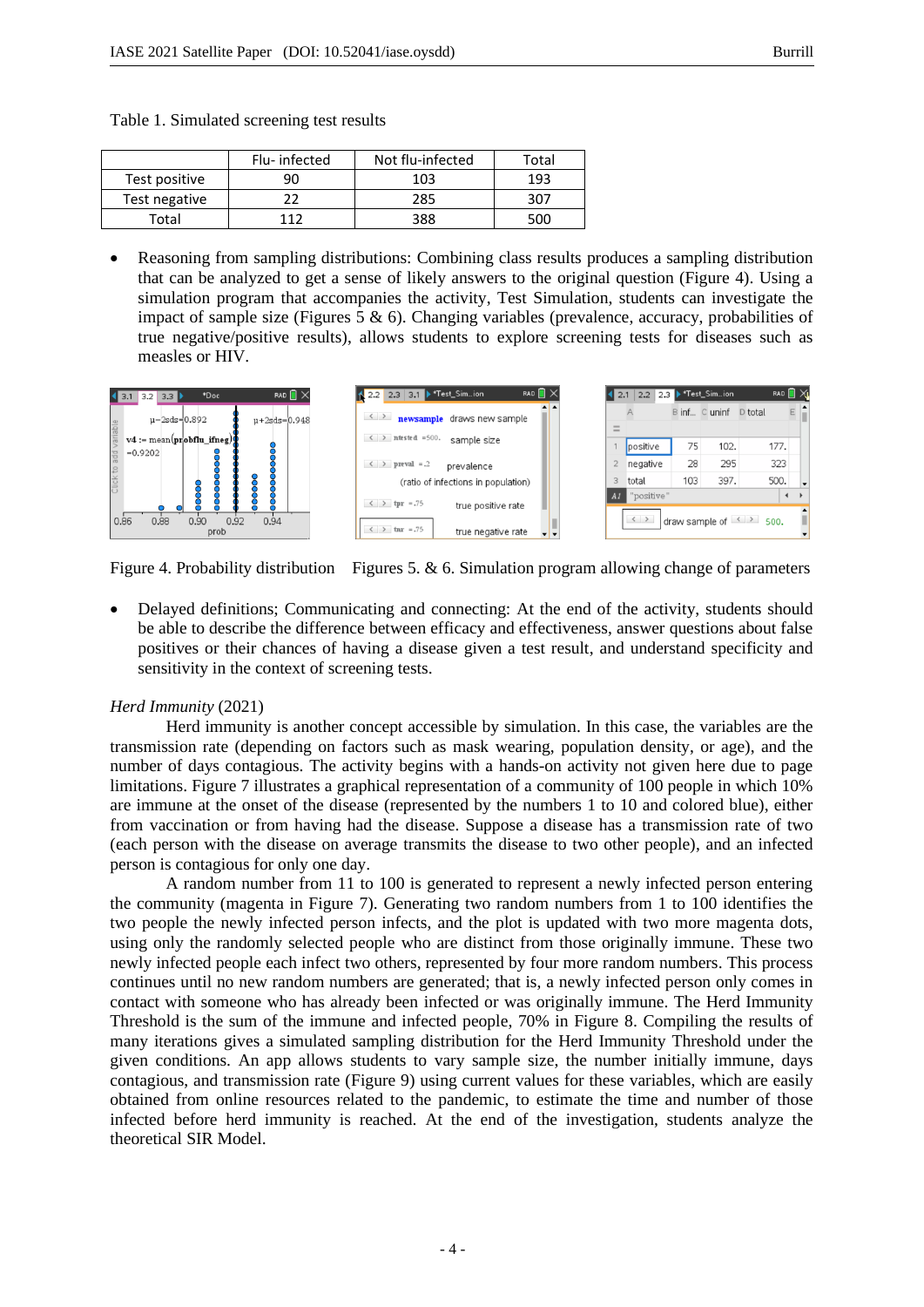

Figure 7 Sample of 100 people, Figure 8 Herd Immunity Figure 9 Changing assumptions 10% immune and sample size





### **CONCLUSION**

This paper describes activities using simulation to develop an understanding of the statistical underpinnings of concepts related to the control and spread of a disease. From the perspective that real contexts can motivate learning, a set of principles guided the development of activities that explored screening tests and herd immunity. The activities have been successfully used in 10 professional development settings and in six months were accessed by over 60 users. The responses have been very positive: "This exactly what I need to use for a project"; "Really timely"; "Great way to connect to what is going on in the world"; "These will be excellent to help students develop coding skills".

The process might be extended to other activities where simulation can be a way to make sense of the world: the role of follow up tests; the relationship among age, deaths and hospitalization; or the effectiveness of using dogs to detect the presence of COVID. From another perspective, investigating how models predicting future spread changed over time provides an opportunity for students to understand the statistical modeling process. Collecting and analyzing data related to inequities in health systems, access to technology, or educational opportunities made visible by the pandemic could be another direction to pursue. The focus should be enabling students to interpret information related to medical issues they may encounter in their professional and personal lives.

### REFERENCES

Burrill, G. (2021). Unpublished study of the status of statistics education across the world.

- Chance, B., delMas, R., & Garfield, J. (2004). Reasoning about sampling distributions. In D. Ben-Zvi & J. Garfield (Eds.), *The challenge of developing statistical literacy, reasoning and thinking* (pp. 295-323). Dordrecht, The Netherlands: Kluwer Academic Publishers.
- Choppin, J., McDuffie, A., Drake, C., & Davis, J. (2020). The role of instructional materials in the relationship between the official curriculum and the enacted curriculum. *Mathematical Thinking and Learning*. doi.org/10.1080/10986065.2020.1855376
- Cobb, G. (2007). The introductory statistics course: A ptolemaic curriculum? *Technology Innovations in Statistics Education, 1*(1). https://doi.org/10.5070/T511000028
- delMas, R., Garfield, J., & Chance, B. (1999). A model of classroom research in action: Developing simulation activities to improve students' statistical reasoning. *Journal of Statistics Education, 7*(3).
- Exploring Medical Test Results (2020). *Texas Instruments Education Technology.* https://education.ti.com/en/timathnspired/us/mathematical-modeling/simulation
- Freudenthal, H. (1968). Why to teach mathematics so as to be useful. *Educational Studies in Mathematics, 1*, 3–8. https://doi.org/10.1007/BF00426224
- Freudenthal, H. (1971). Geometry between the devil and the deep sea. *Educational Studies in Mathematics, 3*, 413–435. https://doi.org/10.1007/BF00302305
- Gigerenzer, G., & Muir Gray, J. (Eds.). (2020). *Better doctors, better patients, better decisions: Envisioning health care.* Cambridge MA: The MIT Press.
- Gravemeijer, K. (2004). Local instruction theories as means of support for teachers in reform mathematics education. *Mathematical Thinking and Learning*, *6*(2), 105–128. https://doi.org/10.1207/s15327833mtl0602\_3
- *Guidelines for assessment and instruction in statistics education II: PreK-12 report* (GAISE II) (2020). http://www.amstat.org/education/gaise.